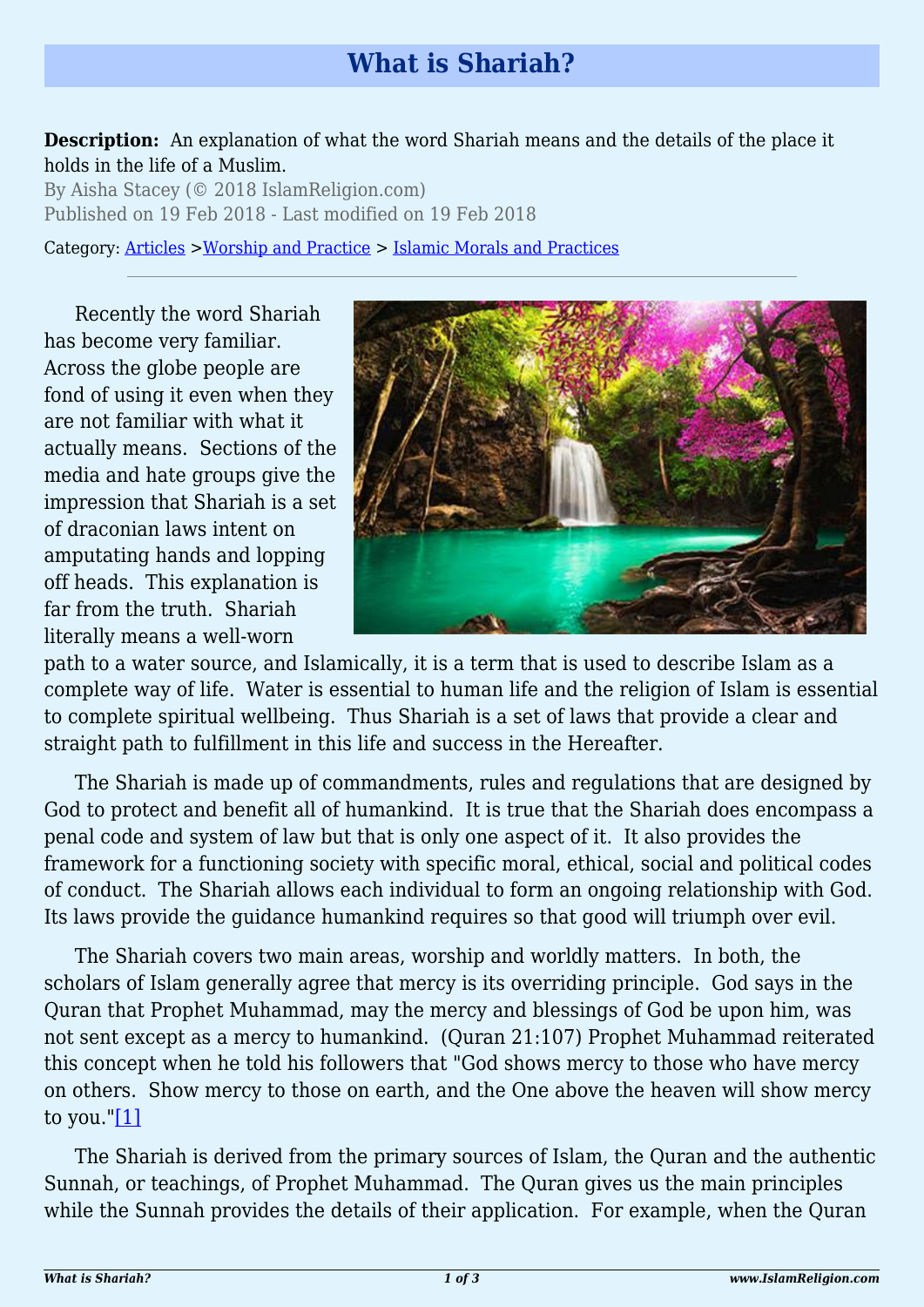tells us to establish the prayer we must turn to the Sunnah in order to understand the details of how to pray. The Shariah also includes scholarly consensus, legal analogy and interpretive reasoning. This allows the Shariah to remain relevant in changing social and cultural circumstances.

Family law is one of the worldly matters in the Shariah and it includes marriage, divorce, matters pertaining to children and inheritance. Common law covers, buying and selling, contracts and other financial matters. The penal code or criminal law includes robbery, murder, adultery, rape and slander.

It is almost universally accepted that there are five objectives or goals with which the Shariah preserves basic human rights. These rights are faith, life, the family, intellect and wealth. Fourteenth century legal scholar, Ibn al Qayyim stated that, the foundation of Shariah is wisdom and the safeguarding of people's rights…"

- 1. Faith (religion). God has made religion and worship obligatory. He has made the religion of Islam, and all that it entails, obligatory. Thus the first objective of the Shariah is to uphold the right to worship God in the way that He has commanded. The Shariah also contains rules and regulations pertaining to learning and propagating the religion.
- 2. Life. The Shariah is designed to preserve human life. Life is sacred because it is a gift from God. The taking of one human life is like killing the whole of humanity. Likewise saving one life is like saving all of humanity. (Quran 5:32)
- 3. The Family. Marriage is legislated in the Shariah and sex outside of marriage is forbidden. Every child has the right to grow up in a family and in safety, thus taking care of the family and the needs of orphans is an essential part of the Shariah.
- 4. Intellect. Sound intellect and knowledge is promoted and anything that corrupts or weakens it, such as alcohol and drugs, are forbidden. A strong intellect is a benefit to humankind, thus the Shariah encourages the education of both sexes.
- 5. Wealth. People have the right to own and protect their wealth and property. Theft is forbidden, transactions are regulated and usury is forbidden. Laws that promote justice and fair dealing have been provided to govern commerce and transactions. Via obligatory charity the wealth of the community reaches those in need.

The Shariah is a straight way and a set of God given guidelines that when followed correctly will assure that every believer attains the ultimate success; a blissful life in the Hereafter. God said of the Shariah, "Then We put you, [O Muhammad], on a straight way concerning the matter [of religion]; so follow it and do not follow the inclinations of those who do not know." (Quran 45:18) Thus we find that the Shariah is all about justice, mercy, wisdom, and righteousness. Any opinion or Islamic ruling that replaces justice with injustice, mercy with its opposite, good with mischief, or wisdom with nonsense, is an opinion that is not Shariah, even if it is claimed to be so.[\[2\]](#page-2-1)

<span id="page-1-0"></span>In the last few years it seems that anybody who is literate can claim to be qualified to